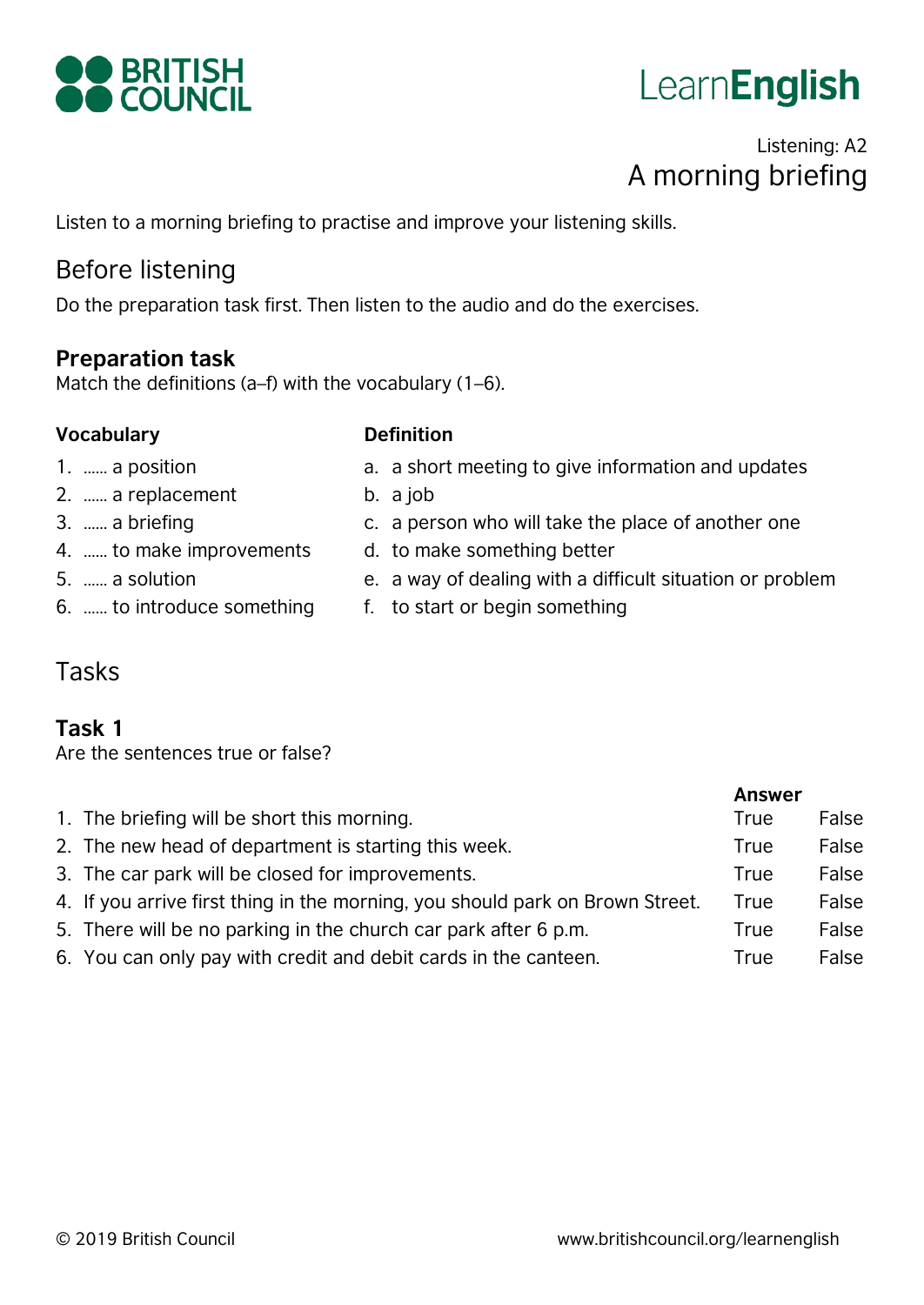



#### **Task 2**

Write the words in the correct group.

| Firstly, there will be       | I have two more quick points.  | If you arrive before 8.30 a.m.,<br>please use |
|------------------------------|--------------------------------|-----------------------------------------------|
| If you arrive after that you | The other thing I want to tell | You have to leave before 6                    |
| should go directly to        | you about is                   | p.m.                                          |

| <b>Giving information</b> | <b>Giving instructions</b> |
|---------------------------|----------------------------|
|                           |                            |
|                           |                            |
|                           |                            |
|                           |                            |

#### **Discussion**

Who do you have to give information and instructions to? What about?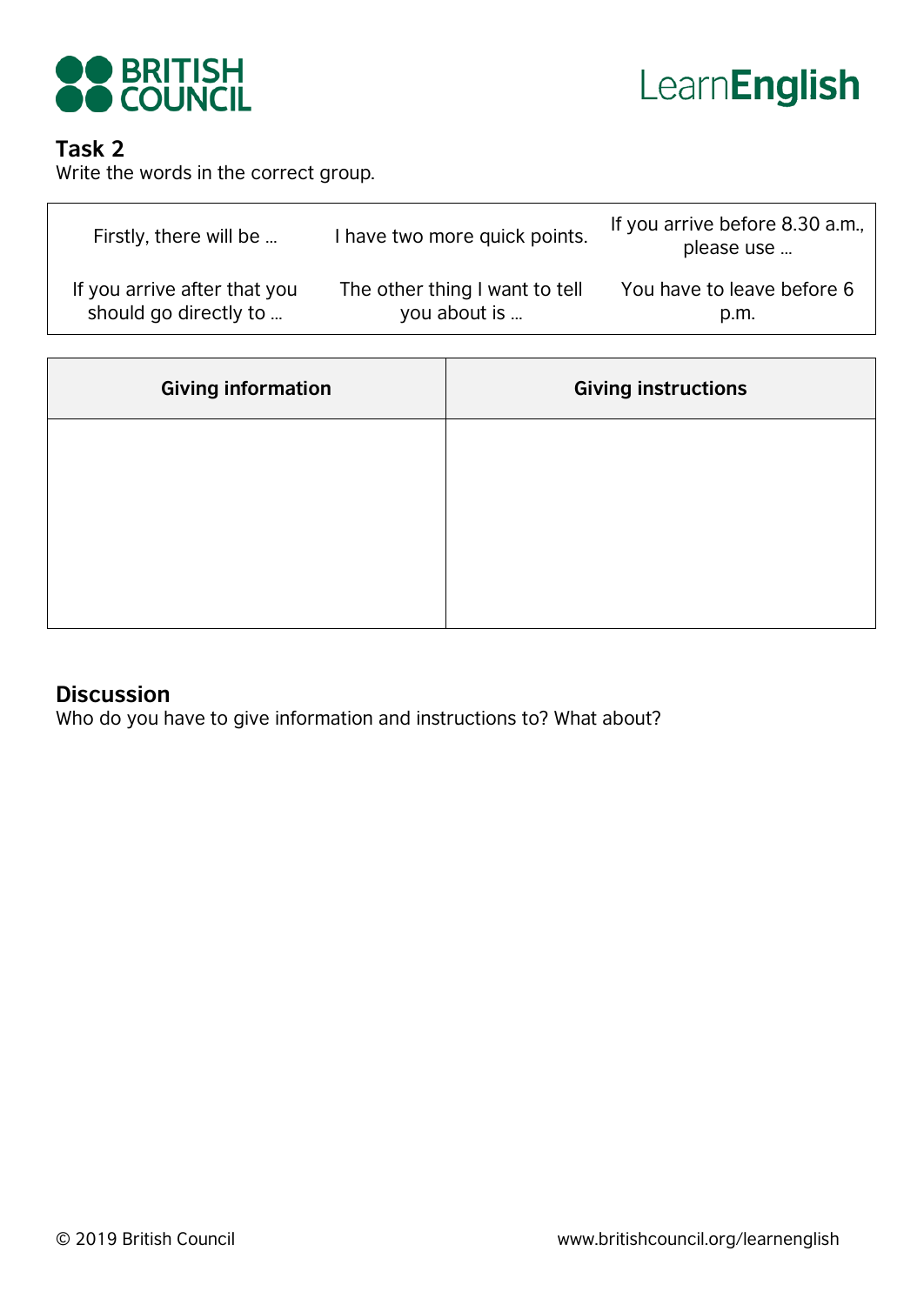



# **Transcript**

Hi, everyone. I know you're all busy so I'll keep this briefing quick. I have some important information about a change in the management team. As you already know, our head of department, James Watson, is leaving his position at the end of this week. His replacement is starting at the end of the next month. In the meantime, we'll continue with our projects as usual.

I have two more quick points. Firstly, there will be some improvements made to the staff car park next month for a few weeks. It will be closed during that time.

Don't worry, we've found a solution. We can use the local church car park until our own one is ready. If you arrive before 8.30 a.m., please use our small car park on Brown Street, and if you arrive after that, you should go directly to the church car park. It's only a five-minute walk away. But they need it in the evenings, so you have to leave before 6 p.m. Sorry about that – I know how much you all love working late!

The other thing I wanted to tell you about is that the canteen has now introduced a cashless payment system. So, you can't use cash for payments any more. You can pay directly with your smartphone or you can pay using your company ID card. The total amount put on your company ID card comes off your salary at the end of each month.

OK. That's it? Are there any questions?